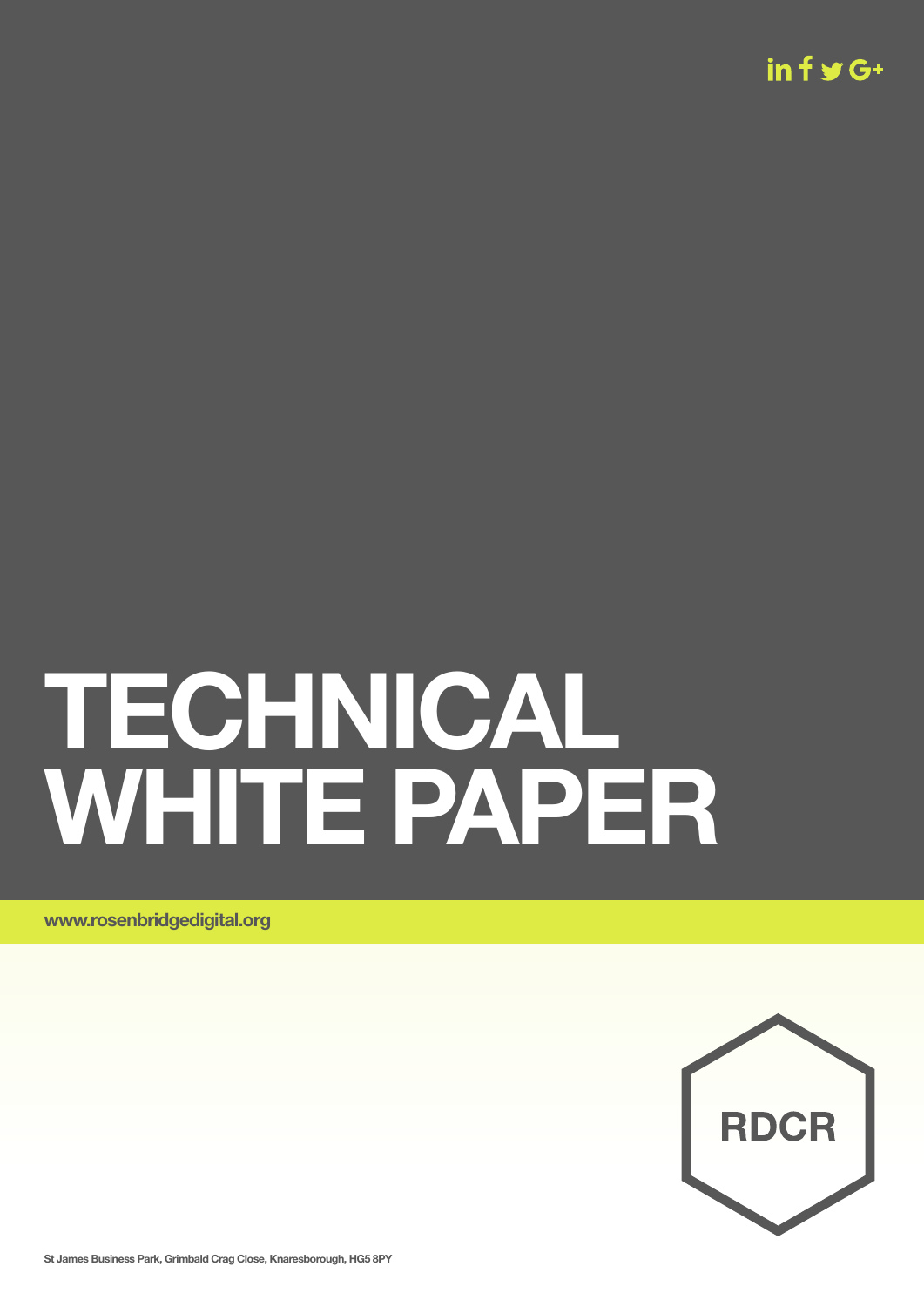# **Prologue**

Due to the technical nature of this document some elements have been subdued as to maintain the confidentially and competitiveness of the technology being discussed.

#### **Abstract**

The Purpose of this document is to outline the framework consisting of technology, corporate structure, and regulatory obligations necessary to create a decentralized digital commercial banking entity.

# **The Critical Opportunity**

As it stands we are at a critical moment , We are living in a world with 21st century technology and 19th century application of that technology. Global financial markets currently provide low interest products solely to financial institutions while the environment, infrastructure, social and health care institutions are in desperate need of funding.

As a species and civilisation we possess the technology, engineering skills and knowledge to solve these issues as well as future issues. Such as food shortages, energy shortages, social funding, health care and modernization of infrastructure. The key is the focused application of funding into innovative projects which will provide stabilisation and organic, sustainable growth for future generations.

# **Decentralized Funding Platform**

The decentralized funding system will offer a low cost funding alternative digitally via a online platform. Customers will have access to commercial financial services direct from anywhere in the world. The decentralized funding system will accept crypto deposits and provide direct convertibility, through the DDAMS system. All services provided will be in conjunction with international law and regulations. Token Holders will be eligible to draw there allocated share of annual profits.

## **ICO Token**

• RDCR

• Reserve Drawing Conversion Receipt

Is the initial coin offering token which will represent ownerships rights in the Decentralized Funding Platform.

- 100,000,000 TOKENS Initial Allocation
- 44,000,000 SALE SEPTEMBER 1ST <sup>2017</sup> to October 6th <sup>2017</sup> With 4,000,000 token bonus
- 44,000,000 Total sale Total Including bonus.

The Tokens have not been and will not be registered under the United States Securities Act of 1933, as amended (the "Securities Act"), and may not be offered or sold in the United States or to or for the benefit of US persons (as defined in Regulation S under the Securities Act) unless they are so registered, or an exemption from the registration requirements of the Securities Act is available. One such exemption allows the resale of Tokens purchased for their own account and for investment purposes only by investors who (i) are not otherwise affiliated with Rosenbridge Financial Ltd, (ii) have been exposed for some me to the economic risks that ownership of Tokens entails, and (iii) are not part of the distribution of the Tokens.

**www.rosenbridgedigital.org // Tel: +44 203 289 8196**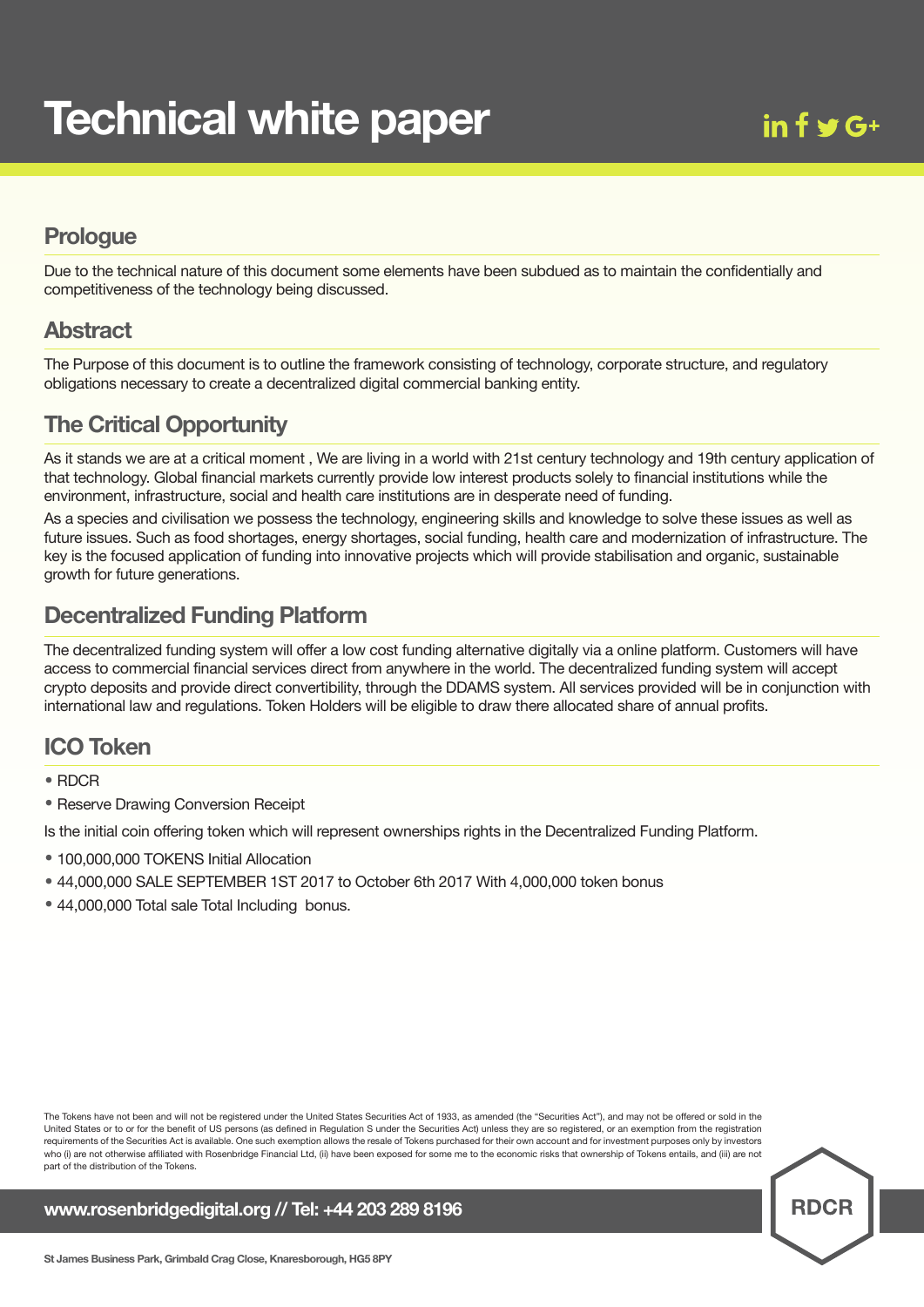#### **Token Value**

- $150$  tokens = 1ethereum
- $\bullet$  2060 token = 1 bitcoin
- 150 tokens = 1ethereum
- 30 tokens =1 lite coin
- <sup>2</sup> tokens <sup>=</sup> <sup>1</sup> waves coin
- Minimum £3,000,000.00 Capital target
- Owners of tokens will be eligible for 20% drawing of annual profits which will be declared at the end of the financial year.
- All unsold tokens will be destroyed

# **ICO Capital Protection**

All assets raised via ICO to be held by compliant Trustee and allocated in line with specified stages in tandem with projections. Trustee the will a be UK solicitor authorised and regulated by the solicitors regulation authority of england and wales. Crypto keys to the Rosenbridge Digital wallet are to be held by separate trustee. This trustee the will also a be UK solicitor authorised and regulated by the solicitors regulation authority of england and wales.

# **DDAMS System**

Digital Direct Application Management System API is a cryptographic algorithm which clients will use to submit there application to the core banking system.

DDAMS will provide streamlined protocol to deliver all client information to the core banking system to calculate product features in real time.

DDAMS Will also provide the crypto register of share holders the route to claim there drawing rights on annual profits.

The Tokens have not been and will not be registered under the United States Securities Act of 1933, as amended (the "Securities Act"), and may not be offered or sold in the United States or to or for the benefit of US persons (as defined in Regulation S under the Securities Act) unless they are so registered, or an exemption from the registration requirements of the Securities Act is available. One such exemption allows the resale of Tokens purchased for their own account and for investment purposes only by investors who (i) are not otherwise affiliated with Rosenbridge Financial Ltd, (ii) have been exposed for some me to the economic risks that ownership of Tokens entails, and (iii) are not part of the distribution of the Tokens.

**www.rosenbridgedigital.org // Tel: +44 203 289 8196**